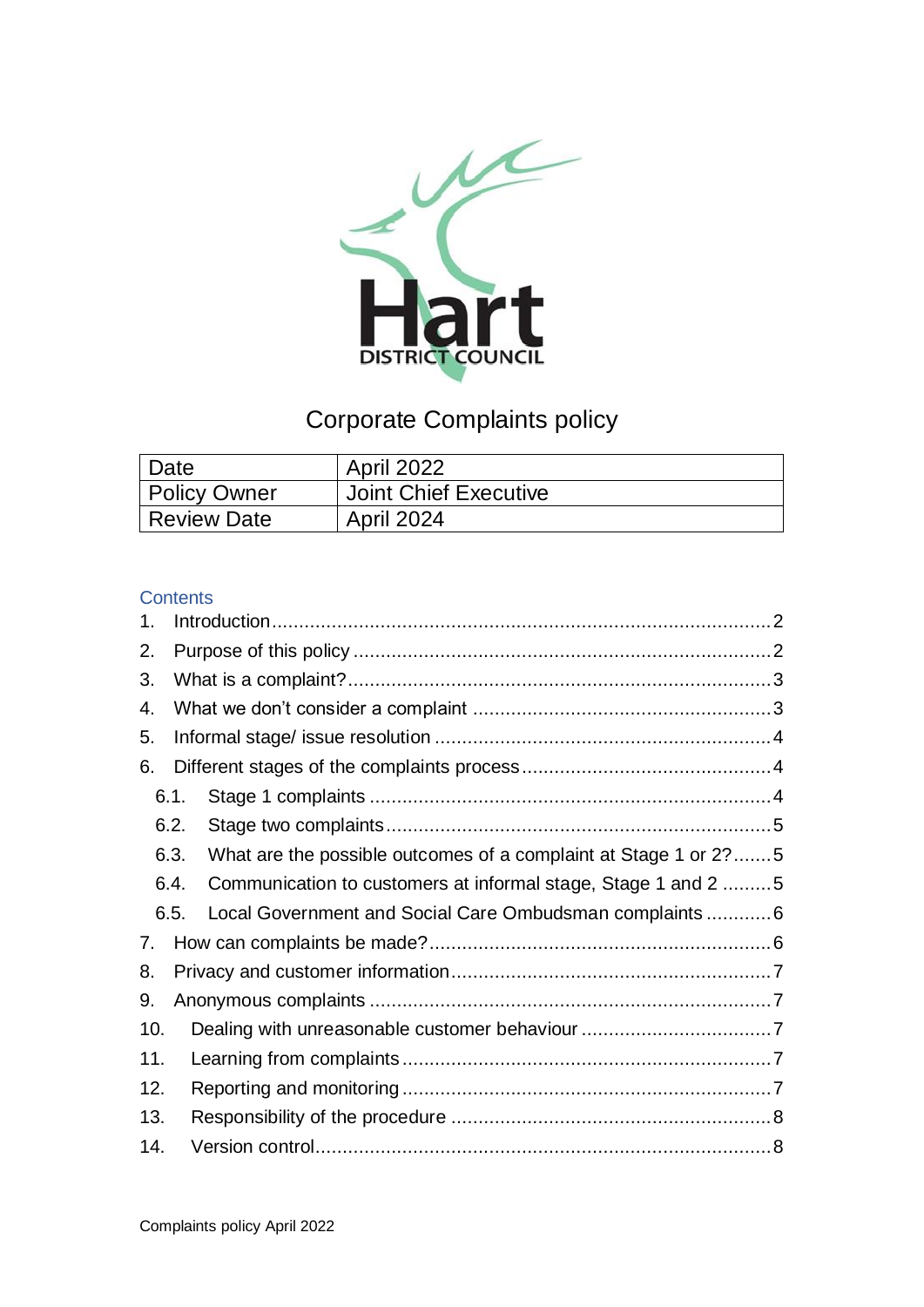# <span id="page-1-0"></span>**1. Introduction**

We hope that members of the public will be happy with the services delivered by the Council. However, we recognise that, for any number of reasons, we may fall short at times.

The way we handle complaints, resolve issues, and use the feedback to improve our services is a key component of our corporate values. [Our values](https://www.hart.gov.uk/our-vision-values) promise that we will be helpful and respond to requests from our customers. We will be approachable and take ownership of an issue or complaint when it arises. Delivering on these elements of our service is crucial to support the Council's priority of improving customer satisfaction.

Anyone who is affected by our services can make a complaint. This includes:

- **Residents**
- People who work or visit the district
- Local businesses
- Community groups

We are happy to work with a representative or local councillor who has been asked to support or take forward a complaint on behalf of someone. We will need confirmation of the appointment verbally or in writing from the complainant or other legal representative.

Most of the time we get it right and we will promote compliments and feedback via our online form on the website [feedback on our services.](https://www.hart.gov.uk/hart-district-council-customer-feedback-form) We will use this feedback to highlight compliments about individuals or teams. Customers can also use this form if they have views on how we deliver our service or suggestions on the way we can improve the way we do things.

# <span id="page-1-1"></span>**2. Purpose of this policy**

The purpose of this policy is to provide a clear and transparent process for customers if they wish to make a complaint or share feedback about the Council. It also provides guidance for staff, so they are aware of their responsibilities in respect of complaints from members of the public, partners and the organisations and businesses that operate within Hart district.

This policy applies to:

- All staff working for the Council, including those working from home.
- Consultants, third party suppliers, agency staff and contractors working for the Council while engaged on Council business.

There is a separate policy for [complaints about elected members](https://www.hart.gov.uk/help-advice-1)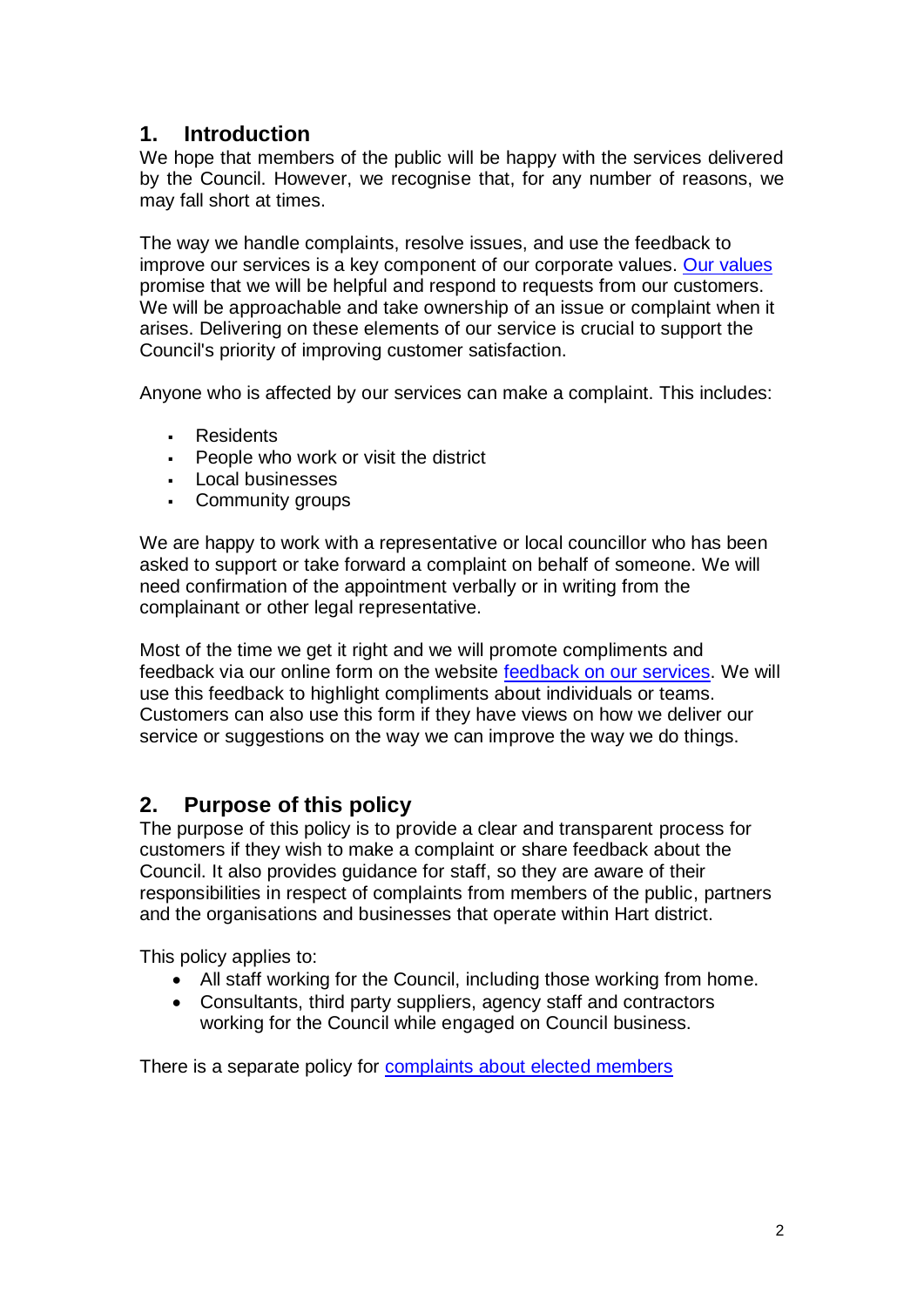# <span id="page-2-0"></span>**3. What is a complaint?**

We define a complaint as any expression of dissatisfaction about the way in which we have provided a service.

A complaint could be in relation to:

- A delay in taking action without good reason
- A failure to provide a service
- Mistakes in the way a decision has been taken
- Not following the law or the Council's own policies
- **Broken promises**
- Bias or unfair discrimination
- Rude, unhelpful, or inappropriate behaviour by staff
- Poor communication from staff

Information is provided on the complaints page [on the Council's website](https://www.hart.gov.uk/feedback) to provide customers with information on how to make a complaint about specific services.

### <span id="page-2-1"></span>**4. What we don't consider a complaint**

Certain types of issues and complaints fall outside of the Council's complaints policy because there are other ways of dealing with them, or because they are outside of the Council's control. These include:

- Matters of law or central government policy which should be referred to your [local MP](https://www.hart.gov.uk/elected-representatives)
- Freedom of Information requests for reviews, or complaints about the decision, the information provided or how a request was handled. These are dealt with under [the Freedom of Information policy](https://www.hart.gov.uk/freedom-information)
- Council policies. If customers are unhappy with a policy, they should be encouraged to contact the relevant Councillor who leads on that topic [known as a Portfolio Holders.](https://www.hart.gov.uk/the-council/news/new-chairman-and-cabinet-portfolios-hart-district-council) Alternatively, you can ask [your](https://hart.moderngov.co.uk/mgMemberIndex.aspx?bcr=1)  [local Councillor](https://hart.moderngov.co.uk/mgMemberIndex.aspx?bcr=1) to raise this issue on your behalf
- Where a customer is unhappy about the *outcomes* of an application, an appeal or tribunal decision these have separate review procedures that remain outside of the Council's complaint policy, including:
	- o Planning application Decisions or Appeals against the refusal of planning permission or planning enforcement
	- o Parking appeals
	- o Housing Benefit appeals

However, if a customer is unhappy about the *way* that an appeal was handled, this should be dealt with under the Council's complaint policy and procedure

Services provided by other layers of local government (e.g. town or parishes or Hampshire County Council) they will have their own complaints handling processes.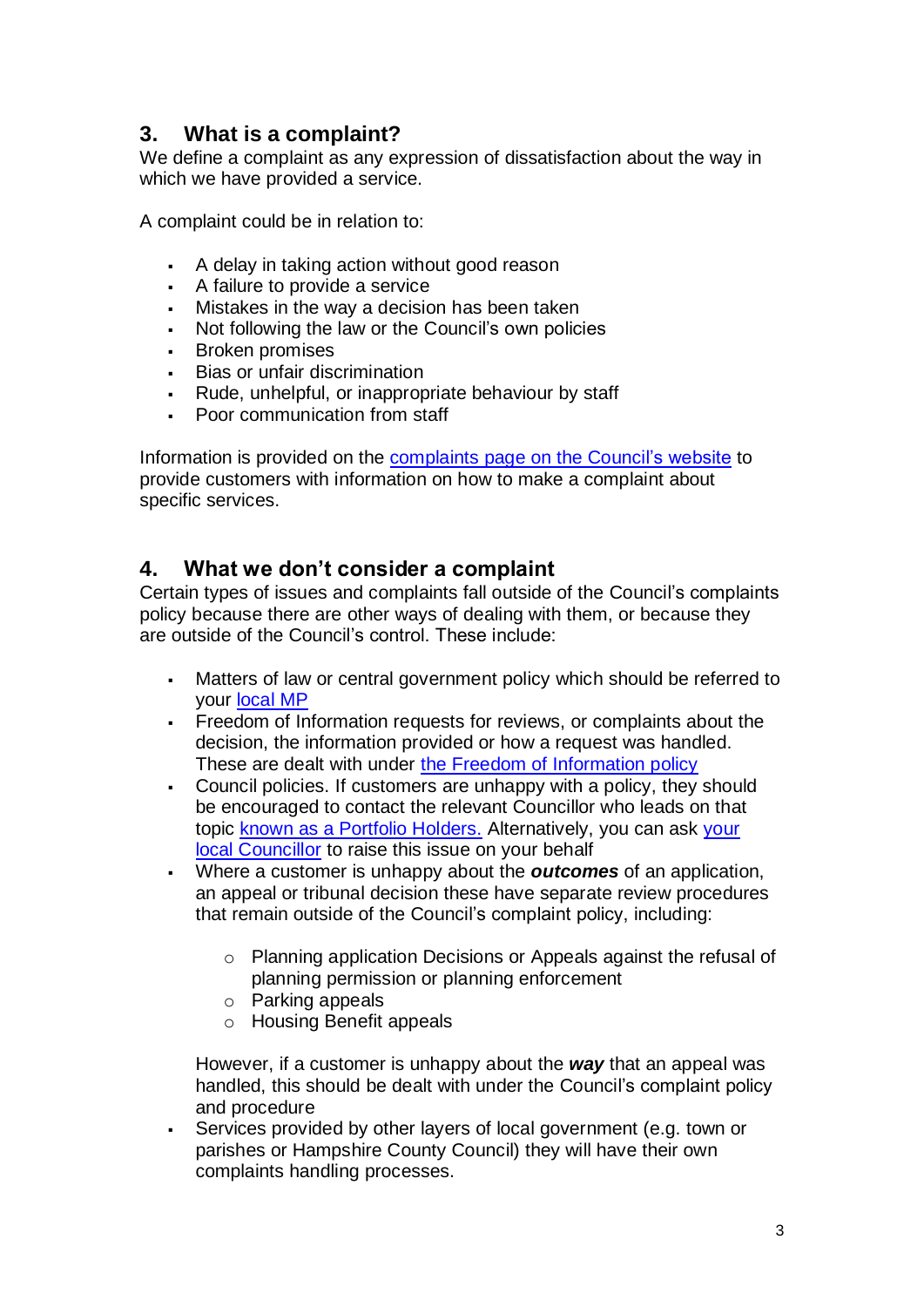# <span id="page-3-0"></span>**5. Informal stage/ issue resolution**

Before reaching the formal stage, we will try to resolve issues quickly and efficiently without having to raise as a formal complaint. It will be managed by an Officer who will work with the customer to try and resolve the issue within 10 working days.

If the issue cannot be resolved to the customer satisfaction or in a timely manner, they will be invited to follow the formal route and submit a Stage 1 complaint. Examples of an issue include:

- staff not getting back to you within the times set out in our customer [care standards](https://www.hart.gov.uk/customer-care-standards-0)
- **Example 2** a missed bin collection, having left out at the right time and reported it [as missed](https://www.basingstoke.gov.uk/missedcollection-hart)
- information you find unclear, incorrect, or unable to be easily understood.

A customer can go straight to Stage 1 to report a complaint if they choose. They do not have to complete the informal stage.

For complaints about Hart and Frogmore Leisure Centres, the process is slightly different. Complainants should contact the manager at the centre and raise the issue with them initially. They will consider any Stage 1 complaints you may have.

# <span id="page-3-1"></span>**6. Different stages of the complaints process**

Complaints should be made to the Council as soon as they are aware of a problem. It should be within six months of when a customer feels that something has gone wrong. If it is longer the Council may not be able to investigate effectively. While we still hold records, staff may no longer be able to recall the exact content of conversations. As such we may not be able to investigate complaints over six months. We will advise you if this is the case with your complaint when you raise it.

If it is longer the Council will ask customers to explain and justify why they could not complain sooner.

#### <span id="page-3-2"></span>**6.1. Stage 1 complaints**

Following submission, an assessment will be made about the type of complaint and passed to the relevant service area. An Officer or Manager will be allocated to the complaint and will be the point of contact throughout this stage. They will be responsible for recording, investigating, and responding to the complaint.

We will ask the customer to provide as much information as is reasonable in support of their complaint. They will also be asked what they would like the Council to do as a result of their complaint to see if this can be met. The Officer will work with the customer to try and resolve at this stage. We will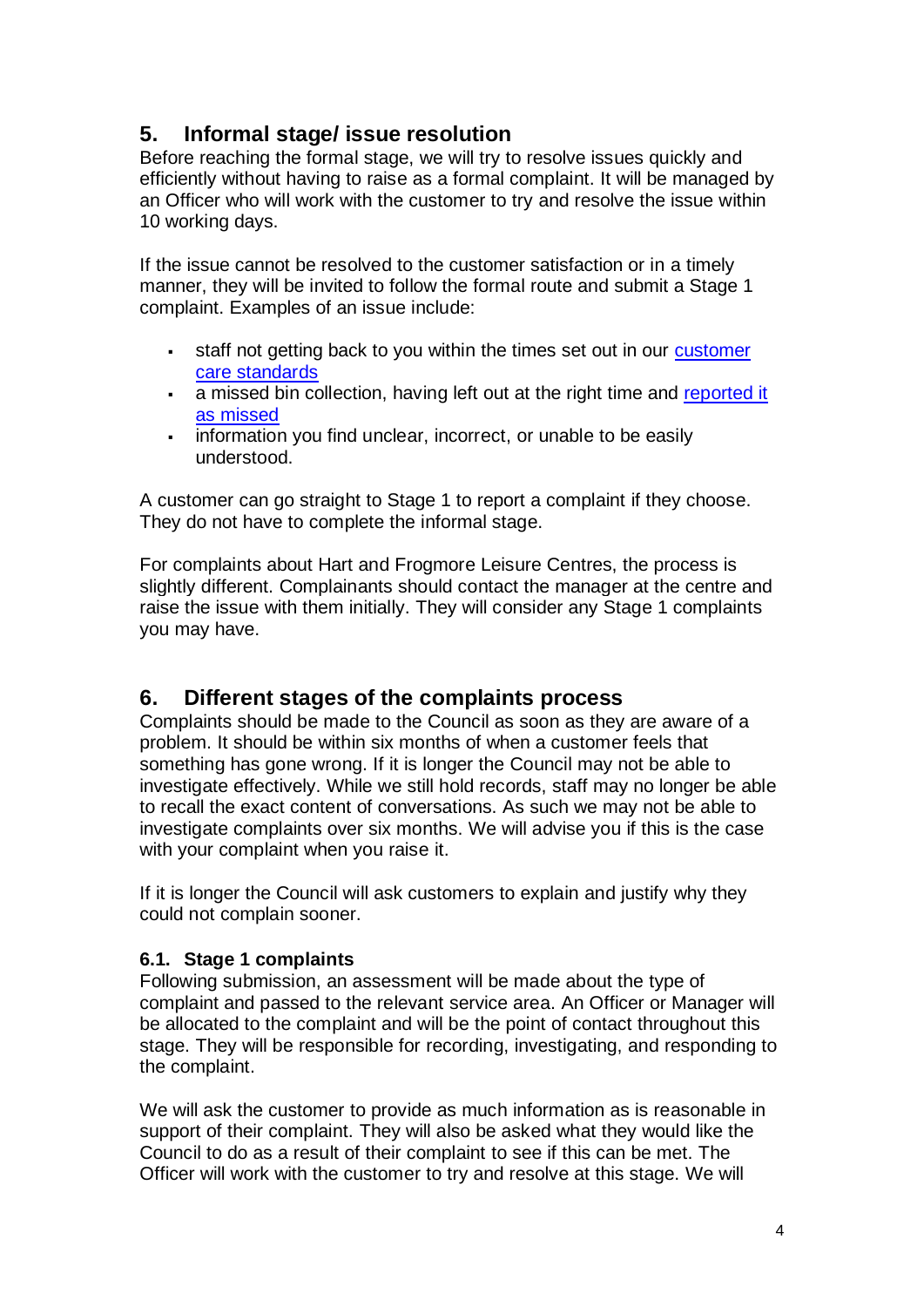attempt to investigate and resolve the complaint within 10 working days. If the complaint cannot be resolved in this timescale due to staff sickness or leave, an Officer will need to contact the customer to agree an extension of time.

If a customer is unhappy with the formal response to their complaint at stage 1, they can ask for the complaint to be escalated to stage 2.

#### <span id="page-4-0"></span>**6.2. Stage two complaints**

All stage two complaints will be investigated by the respective Head of Service. They will be responsible for the recording, investigating, and providing a detailed response. Once their investigation has been completed, the response will be reviewed and signed off by the Joint Chief Executive.

The maximum amount of time expected for responding to a stage two complaint in full is 20 working days, with a customer receiving an acknowledgement within the first three days of this timeframe. If a complaint is complicated and likely to take longer to resolve, the Head of Service will keep the customer updated on its progress and inform the Joint Chief Executive of this situation.

The response will inform the customer that if they remain dissatisfied with how the complaint has been handled, they can complain to the Local Government and Social Care Ombudsman.

#### <span id="page-4-1"></span>**6.3. What are the possible outcomes of a complaint at Stage 1 or 2?**

There are three potential outcomes when a complaint is investigated.

- Upheld. We find that the complaint is reasonable, there has been a failing on our part and the Council will rectify the problem
- Not upheld. We do not agree with the complaint
- Partially upheld. We agree that there are some parts of the complaint where we need to improve our service and rectify any failings.

All complaint responses will confirm what outcome has been reached with clear reasons for our findings. At each stage of the process, the customer will be given details of their next point of contact if they remain dissatisfied with the outcome of their complaint.

#### <span id="page-4-2"></span>**6.4. Communication to customers at informal stage, Stage 1 and 2**

It is important the Officer or Manager investigating the issue or complaint takes ownership of communicating with the customer throughout the entire process.

• Start of the issue or complaint. Each issue or complaint should be acknowledged within three days with the target date for completion confirmed. This will depend on the stage the customer has reached. When a Stage 1 or 2 complaint is recorded on the system, a unique identifier will be generated. This will be provided to the customer and should be used throughout the complaint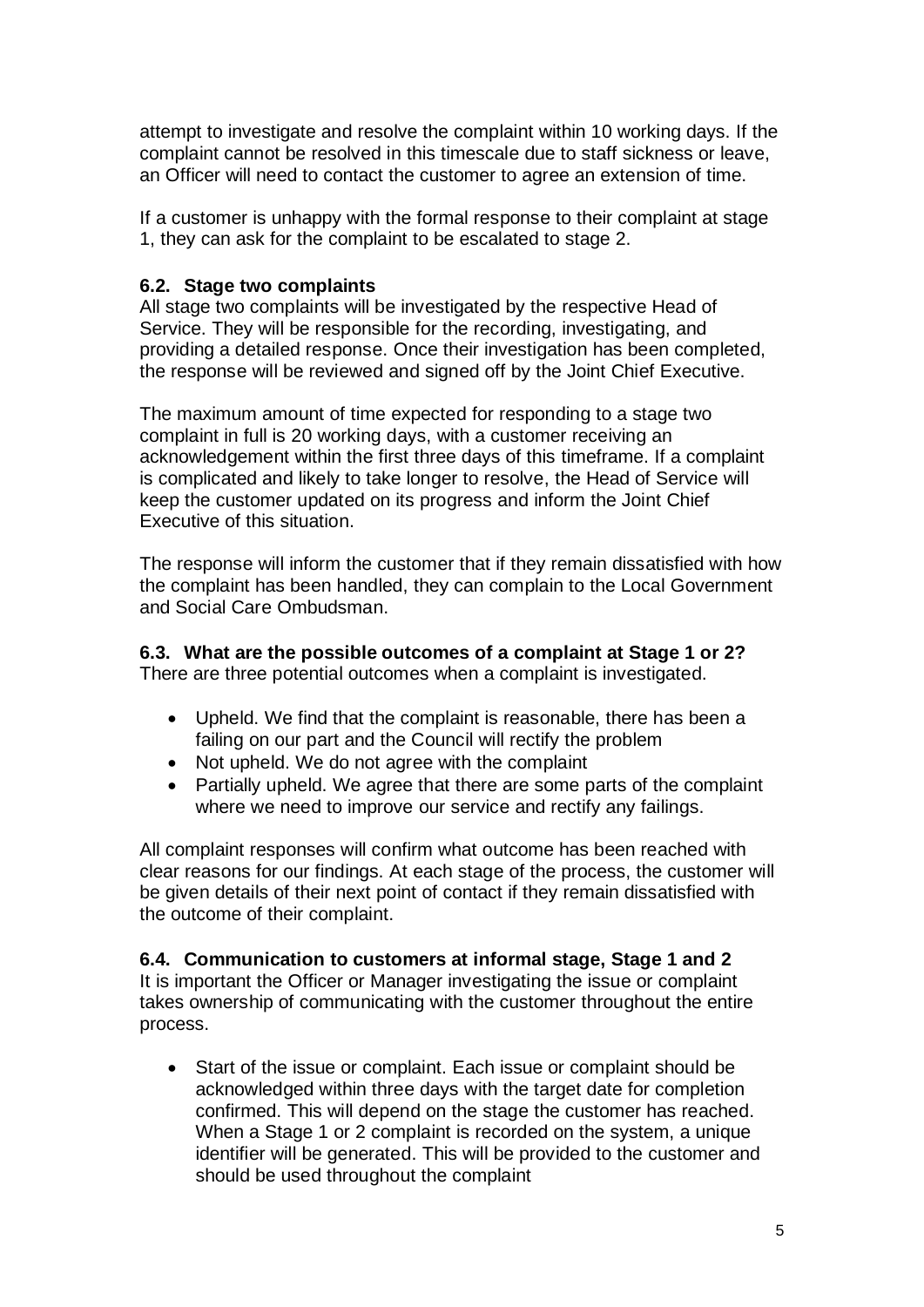- During the complaint. If there are delays to the investigation, the Officer or Manager should contact the customer to confirm when the complaint will be resolved
- End of the complaint. Each complaint should receive a written response of the decision within the published timescales depending on the Stage with a clear outcome and any next steps open to the customer.

Communication to the customer should be in writing, email, or telephone. Any updates to and from the customer should be included on the complaints system.

#### <span id="page-5-0"></span>**6.5. Local Government and Social Care Ombudsman complaints**

If, after a stage two investigation, the customer is still not satisfied, they have the right to refer their complaint to the Local Government and Social Care Ombudsman. This is an independent service which investigates complaints against Councils. For more details, go to [Local Government Ombudsman.](http://www.lgo.org.uk/)

When the Council is informed of a complaint to the Ombudsman these cases will be coordinated by the Joint Chief Executive to ensure they have responded to the Local Government Ombudsman enquiry and appropriate action is taken to resolve them.

A summary of the different stages is included as appendix 1. It includes the timescales that will be used to manage the complaint through the different stages.

# <span id="page-5-1"></span>**7. How can complaints be made?**

Stage 1 complaints can be received via:

- The Council's [complaint form](https://www.hart.gov.uk/complaints-form) is on the website. A hard copy can be made available
- By email. At stage 1, this should be sent to the relevant Officer if known or [complaints@hart.gov.uk](mailto:complaints@hart.gov.uk)
- By post to: Hart District Council, Civic Offices, Harlington Way, Fleet GU51 4AE
- Made in person at the Hart District Council office
- By telephone.

When a Stage 1 complaint is received, this will be recorded on the complaints system by the receiving Officer or Manager to ensure that all complaints are managed consistently.

At Stage 2, complaints should be sent to [complaints@hart.gov.uk,](mailto:complaints@hart.gov.uk) via the online form or by post to Complaints Coordinator, Joint Chief Executive Office Hart District Council, Civic Offices, Harlington Way, Fleet GU51 4AE. This will allow the complaint to be recorded on the complaints system and forwarded to the relevant Head of Service.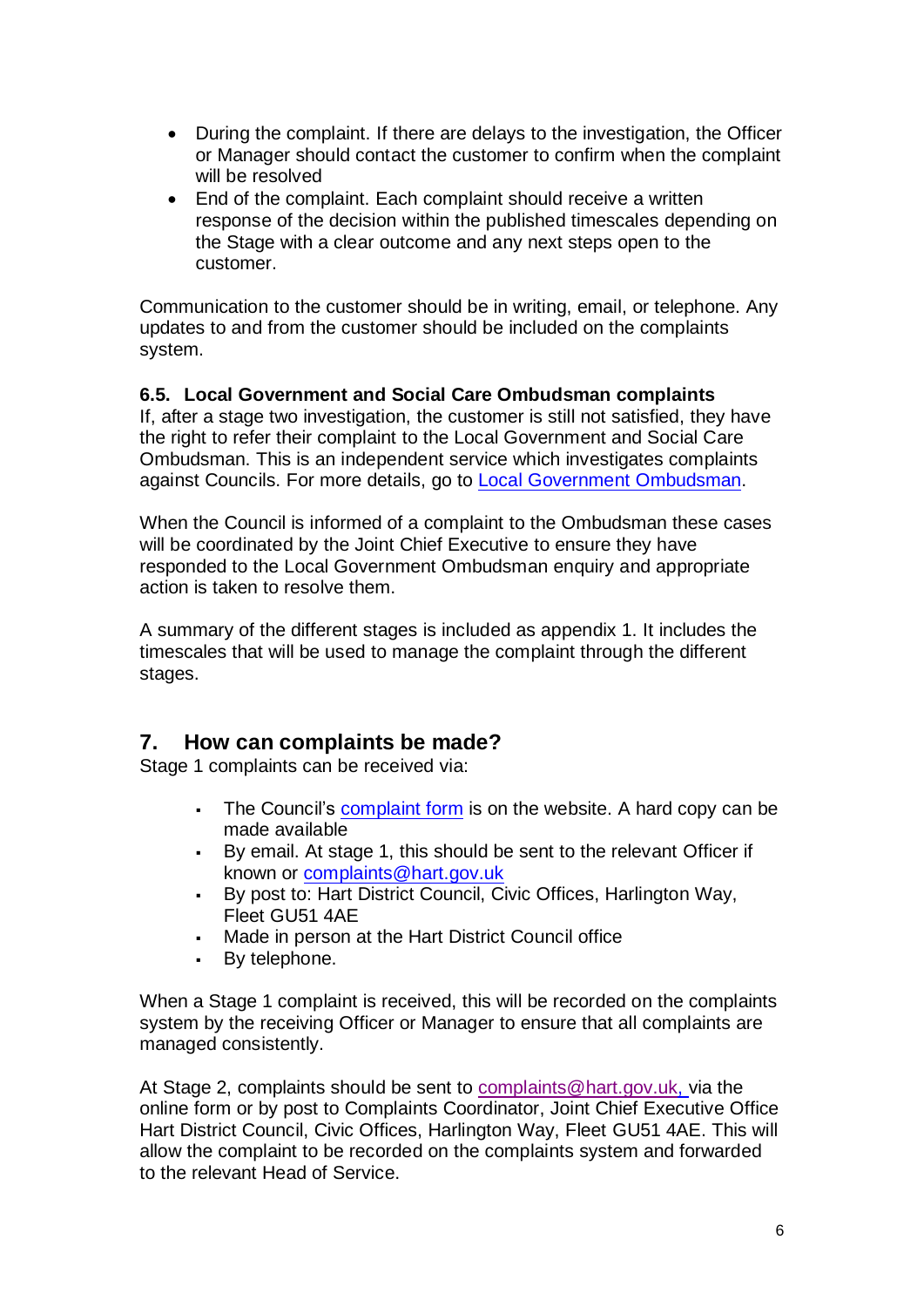## <span id="page-6-0"></span>**8. Privacy and customer information**

We will need to process customer's personal information such as contact details in dealing with complaints. We are committed to looking after the information we hold on customers. There is more information in the [privacy](https://www.hart.gov.uk/privacy)  [notice](https://www.hart.gov.uk/privacy) published on our website.

### <span id="page-6-1"></span>**9. Anonymous complaints**

When an anonymous complaint is made, it will not be possible for a response to be provided back to that customer. If a member of the public wishes to raise a complaint anonymously, they should be encouraged to include as much detail as possible to enable the Council to investigate the issues raised in the complaint.

Customers with concerns about confidentiality may raise issues through their elected Councillors. We reserve the right to not investigate anonymous complaints.

### <span id="page-6-2"></span>**10. Dealing with unreasonable customer behaviour**

Customers have the right to be persistent and make any number of complaints. However, Officers will need to consider when persistence becomes unreasonable, and the customer may be judged as unreasonably persistent or vexatious. We have an [unreasonable customer behaviour](https://www.hart.gov.uk/sites/default/files/4_The_Council/Policies_and_published_documents/Corporate_policies/Complaints%20Procedure.pdf) procedure which is available for staff and customers.

### <span id="page-6-3"></span>**11. Learning from complaints**

All complaints will be investigated thoroughly, objectively and without bias. If the Council is found to be at fault, we will issue an apology and steps will be put into place to put things right.

The Council's complaints system will be used to ensure that lessons from complaints are captured, shared, and embedded into operational practice and processes. Management Team will monitor complaints, analyse trends, and review the lessons learned on a quarterly basis.

We will use the complaints system to identify trends across service areas and types of complaint to assess if operational practice or policies need to be amended. This insight will be reviewed on a regular basis by the Senior Leadership team.

# <span id="page-6-4"></span>**12. Reporting and monitoring**

A formal report including analysis on complaints and compliments will be reported on quarterly basis to Overview & Scrutiny Committee as part of the existing performance report.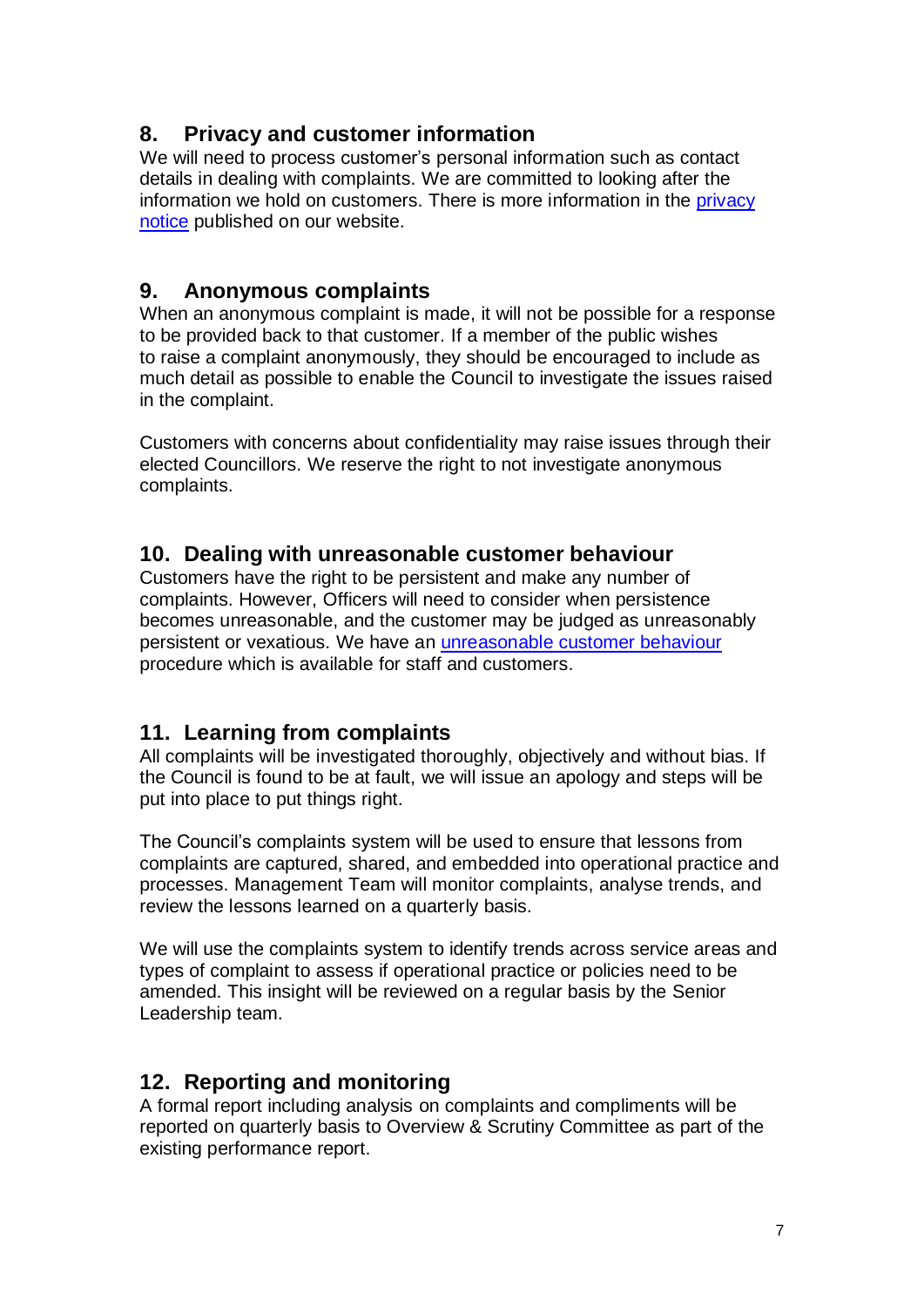# <span id="page-7-0"></span>**13. Responsibility of the procedure**

The overall responsibility for complaints monitoring and management rests with the Monitoring Officer/ Joint Chief Executive. They will delegate specific responsibility to Heads of Service to manage and monitor complaints within departments.

It is the responsibility of Heads of Service to ensure that complaints are correctly managed throughout their lifecycle in their service areas. This includes complaints being recorded on the Council's complaints platform at Stage 1 and 2.

All staff will be provided with access to training and guidance on this policy.

|       | Date             | <b>Author</b> | <b>Comments</b>                          |
|-------|------------------|---------------|------------------------------------------|
| 1.0   | 20 December 2021 | S. Bennett    | Draft version created                    |
| 1.1   | 31 January 2022  | P. Hughes     | Comments & revisions on draft            |
| 1.2   | 7 January        | C. Dorn       | Comments & revisions on draft            |
| 1.3   | 10 January       | M. Saunders   | Suggestion for review period in S.11     |
| 1.4   | 18 January       | S. Bennett    | SLT create separate section for informal |
|       |                  |               | stage. Now S.5                           |
| 1.5   | 19 January       | P. Hughes     | More comments and reordering of stage 1  |
| 1.6   | 26 January       | S. Bennett    | T&F group amendments                     |
| 1.7   | 3 March          | S. Bennett    | Cabinet approved policy                  |
| 1.8   | 27 January       | S. Bennett    | Inclusion of S6.4 communication          |
| 1.9   | 15 March         | S. Bennett    | Included details of Leisure Centres      |
| Final | 1 April 2022     | S. Bennett    | Links included & published on website    |

#### <span id="page-7-1"></span>**14. Version control**